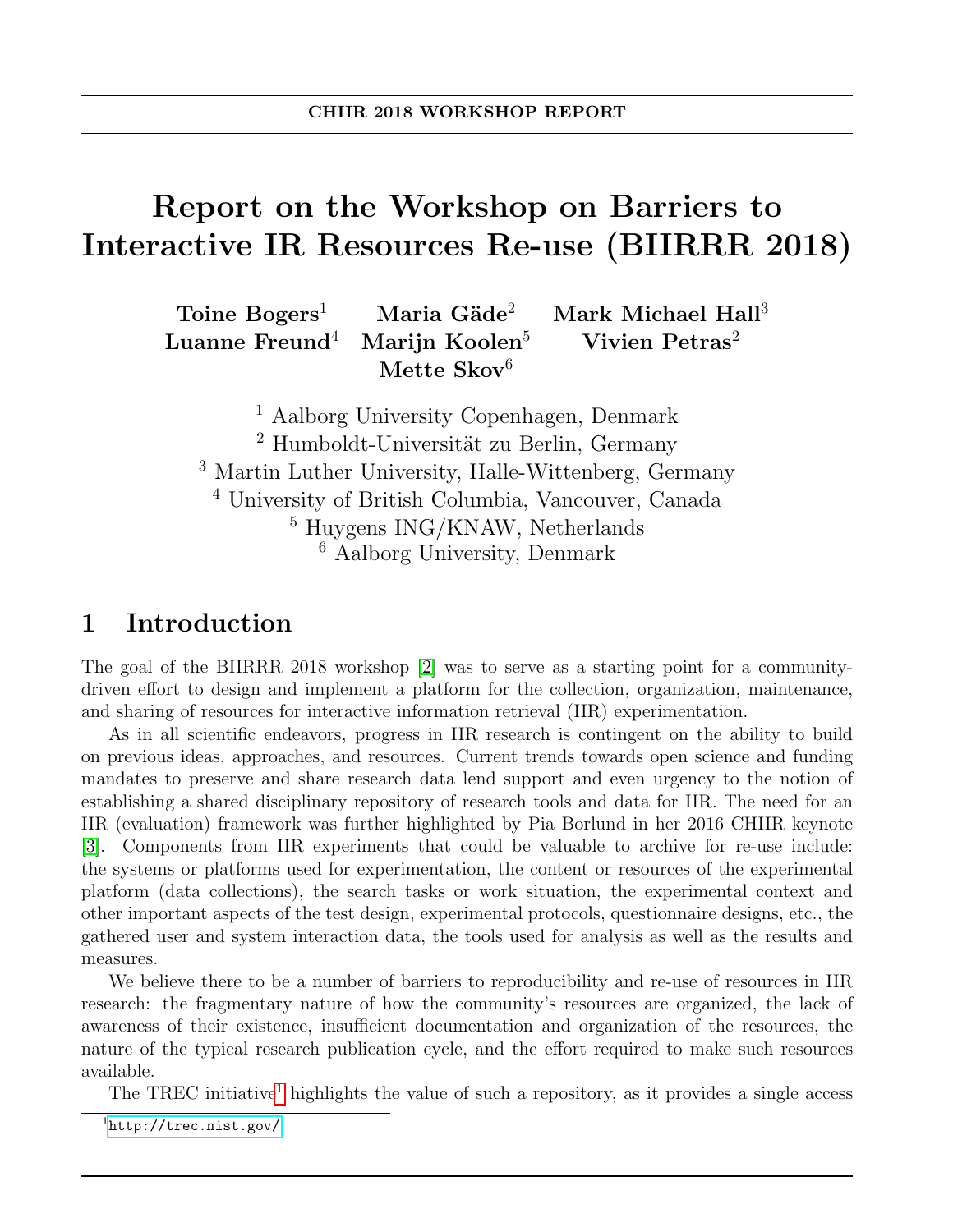point for the system-based evaluation of many different IR tasks, offering a repository for test collections, topic sets and relevance judgments. The TREC Interactive Track, which ran from 1997 to 2002 [\[8\]](#page-9-0), contributed to the standardization of protocols for experimental search studies, and involved the use of shared tasks and systems. However, due to the large differences between system-based and user-based evaluation, the fit between IIR tracks and TREC has not been an overly successful one with the TREC repository containing limited IIR data.

As a result of fragmentation, IIR resources are often underutilized due to a lack of awareness of their existence or proper documentation, leading to them falling in disuse. Apart from being publicized in research talks and linked to in publications (with often less-than-persistent links), no dedicated promotion channel or platform exists for these type of resources.

Fundamentally we believe that policy change linked to what level of experiment detail must be disclosed upon publication is needed to fully drive the move towards removing the barriers for re-use. At the same time an online platform dedicated to the collection and organization of IIR resources must be in place so that any change in policy does not lead to several incompatible platforms. This single access point, henceforth referred to as the iRepository, could be used to collect, manage and enable and promote the re-use of a variety of components of IIR experiments. The means by which components such as search tasks, experimental protocols, questionnaire designs, reporting standards, evaluation procedures, data collections, and the search interaction data produced in such experiments could be archived and made accessible for re-use is an unsolved challenge, which needs to consider data modeling and description as well as rights, data security and privacy issues.

While the idea of collecting such resources in a central location is perhaps not a new one, we are aware that the effort required in designing, implementing, and maintaining such a platform can only be borne by the community as a collective effort. The BIIRRR 2018 workshop therefore aimed to serve both as a brainstorming opportunity about the shape this iRepository should take, as well as a way of building support in the community for its implementation.

## 2 Workshop Topics

The BIIRRR [2](#page-1-0)018 workshop<sup>2</sup> was an interactive, full-day workshop with interspersed keynotes on the challenges for IIR standardization and previous attempts and experiences with IIR evaluation campaigns including discussions on these topics. To take stock of current efforts, resources, and interest, the workshop also featured a pre-workshop activity. A survey of potential participants and interested IIR researchers gathered their views of, experiences with, and requirements for breaking down the barriers to re-use of IIR resources. This was presented and discussed during the workshop to represent even more voices on IIR re-use.

### 2.1 Initial Efforts: INEX, TREC Interactive and RepAST

The workshop started with two invited talks from Nils Pharo (Oslo Metropolitan University) and Luanne Freund (University of British Columbia) who shared their experiences with standardization efforts in IIR.

<span id="page-1-0"></span> $^{2}$ <http://biirrr2018.aau.dk>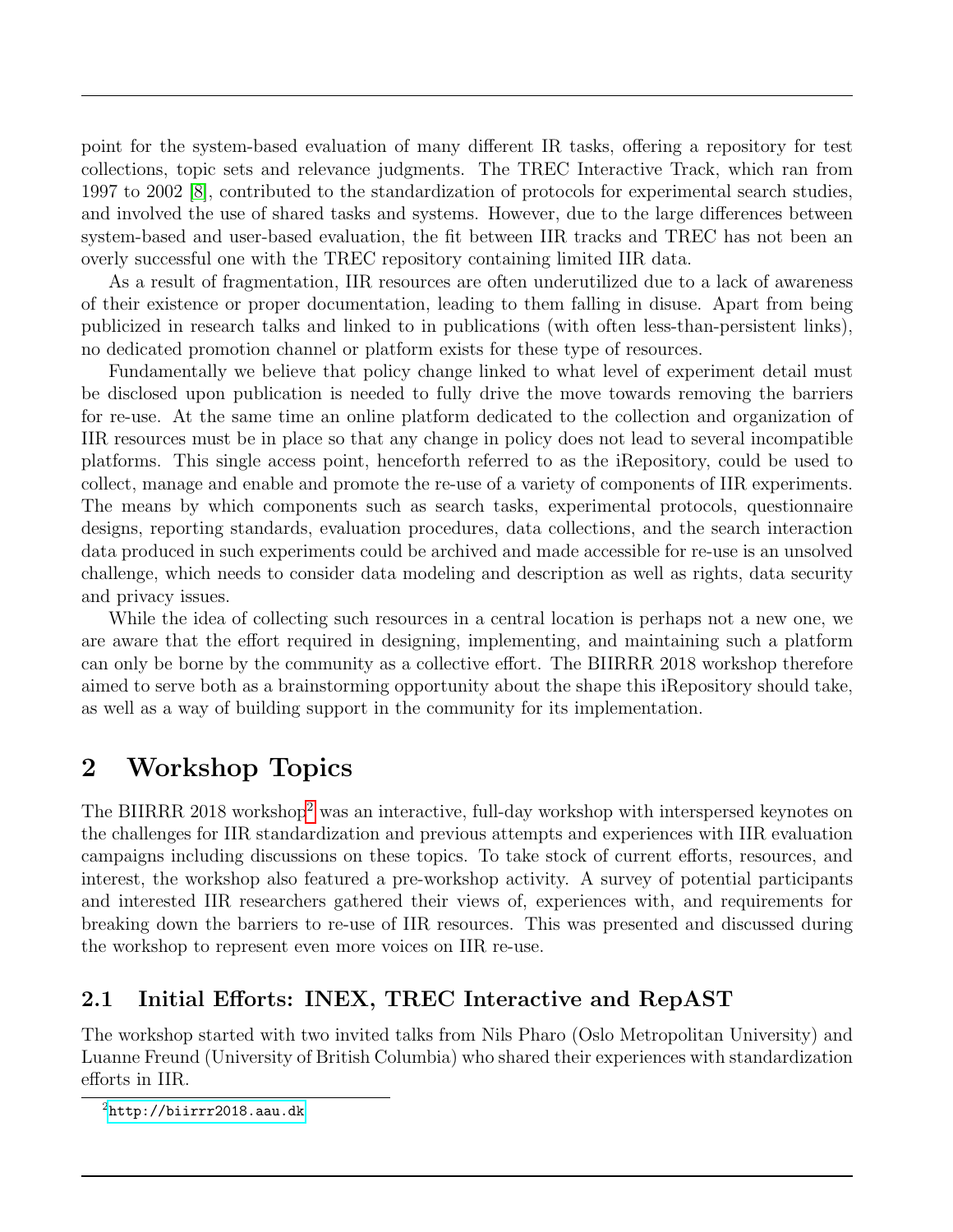In his keynote on "The importance and challenges for standardization in IIR Evaluation - Basis for an iRepository", Nils Pharo discussed the INEX interactive track [\[7\]](#page-9-1), which ran from 2004-2010. The interactive track at INEX studied user interactions based on tasks, which were loosely associated with the system-centered INEX tracks in order to compare user and system perspectives. The track aggregated task-based user interaction data on a particular information retrieval system, which were collected by different research groups and then shared the data points across the participating groups.

While corpora (from IEEE research articles to Wikipedia entries to Amazon/LibraryThing book descriptions), information retrieval systems and research groups and participants changed over the years, some overlap was maintained across years. The INEX interactive track demonstrated that large-scale data gathering of interactive data was possible across different research institutions, employing standardized tasks and data collection protocols. Rich background data on users could be collected and compared across institutions and years.

The grand challenge for IIR evaluation, however, is to design realistic experiments: how can the study design and protocol reflect how, in which situations, and on which platforms people search? Task creation for studying user interactions in an IR system is a major aspect of designing realistic IIR experiments. Tasks are not only required to be realistic and fitting to the collection, but also - especially in a collaborative context such as the INEX interactive track - need to be relatable and interesting to a large number of participants on a global, cross-institutional scale.

Equally important is the data collection method, which influences how the data can be analyzed. Transaction logging is easiest to standardize across institutions, however for flexible data analysis, there needs to be agreement which interactions and data points are documented.

The INEX organizers invested a lot of time and effort into designing realistic and effective tasks and standardized data collection protocols, however, after the track was ended, neither the tasks, protocols or the collected data (150-300 individual user sessions per year) were rarely taken up in other studies even though more detailed analyses would have been possible and beneficial. The lack of sustainable preservation of the data and protocols prevented researchers, who were not affiliated with the original experiments, from getting access. Over time, the realism of the tasks and data collection diminishes, reducing the value of the data for more recent studies. However, both task structures and data collection protocols can provide valuable inspiration for other studies.

The second keynote presentation was entitled "Experiences with the Repository for Assigned Search Tasks (RepAST)". In this talk, Luanne Freund began by reviewing some of the early collaborative work in IIR carried out through the TREC Interactive Track[\[5\]](#page-8-2) (1994 to 2002). She noted that the Interactive Track was influential in helping to establish a standardized protocol for running experimental user studies in IR. The track adopted different collaborative approaches from one year to the next, generally sharing tasks and instruments and sometimes using a common system, with user data collected separately by each of the teams.

One of the major limitations of the track is that it did not succeed in the goal of enabling sharing of research data across the participant teams. Many of the reasons for this, as noted by Freund, continue to act as barriers to IIR research data sharing today, including the lack of shared infrastructure, ethical concerns relating to participant privacy, and proprietary research interests. One of the outcomes of involvement in TREC in 2001 and 2002 was the development of a blueprint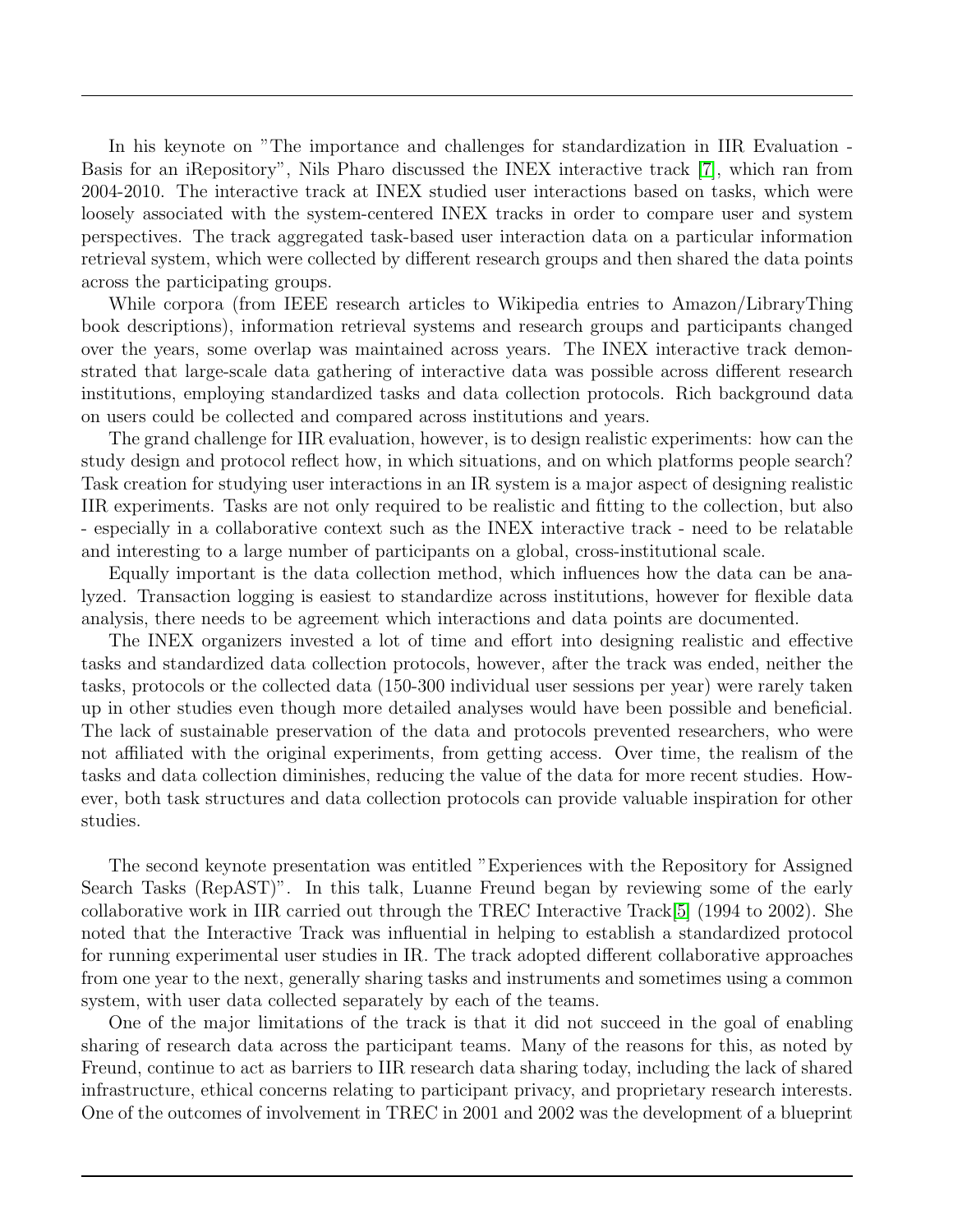for a web-based IR experimentation system, known as WIiRE[\[9\]](#page-9-2), which was a precursor to later digital platforms for managing IR studies.

The remainder of the presentation focused on experiences with RepAST<sup>[3](#page-3-0)</sup>, an online platform for the analysis and sharing of tasks used in IIR studies[\[4\]](#page-8-3). RepAST was created as a means to study the use of assigned search tasks by IIR researchers, to encourage greater conceptual clarity and rigour in task-based studies, and to encourage re-use of study protocols and tasks. RepAST is the result of manual analysis of over 800 research papers, allowing researchers to search by author, task type, and keywords, and to retrieve the full text of search tasks where available. A number of research papers have been written by Freund and colleagues based on the RepAST dataset, which map out the wide range of types and formats of assigned search tasks in use, and which clearly point to opportunities for greater methodological clarity and consistency[\[4,](#page-8-3) [10,](#page-9-3) [11\]](#page-9-4).

However, the impact of RepAST as a means of sharing and reusing search task descriptions is less clear. While there is anecdotal evidence that researchers use it to find and re-use tasks, there is no clear mechanism or guidelines for attribution. The current version of RepAST has a number of other limitations, including the high level of effort required to manually analyze articles and add to the database and the lack of quality control over search task descriptions, which are not vetted, but are drawn verbatim from the research literature.

#### 2.2 Survey of IIR Researchers

The pre-workshop survey aimed to acquire the views of a wider range of people than were able to attend the workshop. In total, 26 participants were recruited, with almost all participants having conducted at least three IIR studies and most having experience of 5+ studies. The views represented in the study are thus definitely representative of the more experienced segment of IIR researchers. More than half the participants had participated in both shared campaigns and individual studies.

In addition to inquiring about their experience, the survey collected responses on the following aspects: what data participants had collected in IIR studies they had undertaken, the degree to which aspects of the IIR studies were documented and available for re-use, reasons why they had not re-used existing things in previous studies, which aspects of IIR studies they felt had the potential for re-use, open-ended suggestions on how to maximize re-use, and general comments.

Log data and survey data were collected by almost all studies, with observational and interview data collected for some studies. Additionally, some participants reported collecting more complex data such as eye tracking and neurophysiological data.

When asked about the documentation and availability of aspects of the IIR studies they had undertaken, participants indicated high documentation levels and public availability for metrics, protocols, and tasks. Some public documentation of design and evaluation of the studies, and only private availability of log data and interaction data. An open question is how participants interpreted documented and publicly available and what level of documentation is provided. Potentially, the publication is seen as providing these, but whether they are detailed enough for re-use is unclear.

The reportedly biggest hurdle for re-use is a lack of fit between the materials available for re-use and the requirements of the new study. This was followed by lack of awareness of what

<span id="page-3-0"></span><sup>3</sup><https://ils.unc.edu/searchtasks/search.php>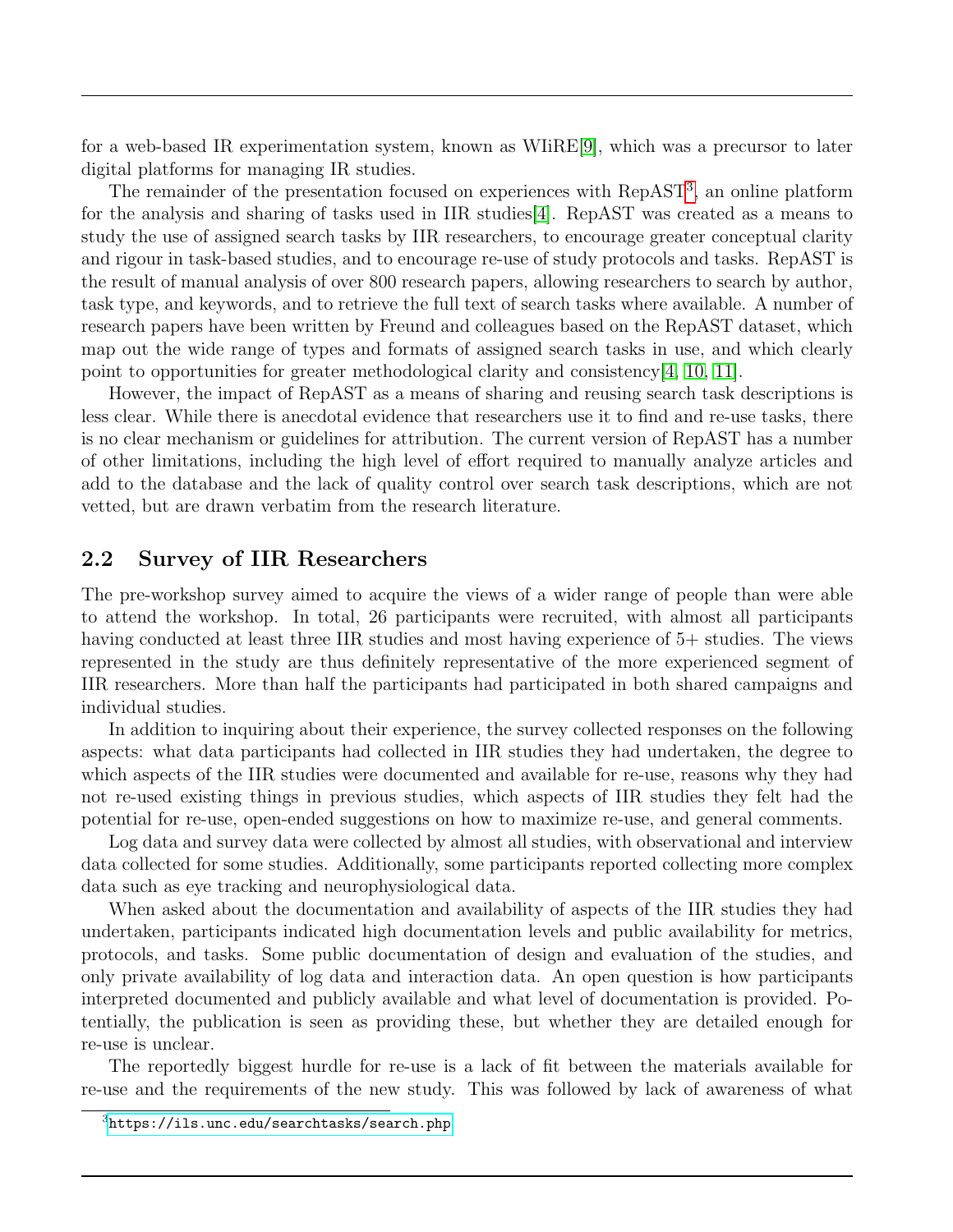materials were available for re-use. Potentially the lack of fit is driven by the need to quickly publish, making it easier to just rebuild from scratch, rather than see how the existing materials can be adapted to fit the new study. One major aim of a repository thus clearly needs to be to make re-use easier than rebuilding.

Looking at which aspects participants were open to re-using in the future, participants indicated a high preparedness to re-use all aspects (data, metrics, procedures, protocols, questionnaires, and tasks), with the exception of interaction data. In particular tasks and metrics were seen as primary candidates for re-use. In the open-ended suggestions for how to maximize re-use, suggestions were focused on raising awareness and improving documentation. Ideas for raising awareness included a central, open repository and a monthly mailing list notifying of new materials that could be re-used. Suggestions for documentation included standardizing how things are reported and providing a space where more detail can be provided than is generally possible in a paper.

Finally, the general comments focused on the question of determining where the optimum point was for documentation and re-use versus the cost in providing that and adapting existing IIR study materials. The general consensus mirrored the other responses, in that tasks and metrics were seen as prime candidates for re-use, with less scope for the other aspects.

One of the biggest issues the analysis highlighted is the contentiousness of the term "re-use", where a frequent interpretation seems to be literal 1:1 re-use, rather than the wider "we took X and adapted it to our needs". This led to some very negative comments, as the scope for literal re-use is clearly limited. However, re-use should really be framed in the wider interpretation. Potentially in future work, the word "re-use" should be avoided, instead focusing on improving research quality by building on the best of the past, replication, and comparability of IIR studies. This also provides a clearer goal for the repository, focusing on the efficiency of re-use, quality of research, and the preservation of experience in IIR.

#### 2.3 Viewpoints on Standardization and Re-use

The first discussion session started with a summary of the CHIIR 2017 workshop "Supporting Complex Search Tasks"[\[1\]](#page-8-4) and the ELIAS-supported Expert Meeting that followed it. These two meetings were direct instigators of this BIIRRR 2018 workshop, as they touched on issues of replication and comparison of IIR studies, and the re-use of existing IIR materials. The participants of the expert meeting felt a need for a more detailed discussion of standardization and re-use.

This session started with a reiteration that although most IIR studies are unique in overall configuration, there are always common elements that can be compared with others. Without overlap, there would be no lessons for other studies or the broader community. It is important to point out the comparable aspects of IIR studies.

Next, we discussed examples of reusable IIR components, such as the Experiment Support System<sup>[4](#page-4-0)</sup> and the Python Interactive Information Retrieval Evaluation workbench (PyIRE)<sup>[5](#page-4-1)</sup>. The former offers a workflow for setting up experimental designs and running experiments with users. The latter is modeled after the WIiRe[\[9\]](#page-9-2) system, but in deploying it for multiple IIR experiments, about a third of the code had to be rewritten for each new study, showing that building a system

<span id="page-4-0"></span><sup>4</sup>[https://experiment-support-system.readthedocs.io/en/latest/](https://experiment-support-system.readthedocs.io/en/latest/ )

<span id="page-4-1"></span><sup>5</sup><https://pyiire.readthedocs.io/en/latest/>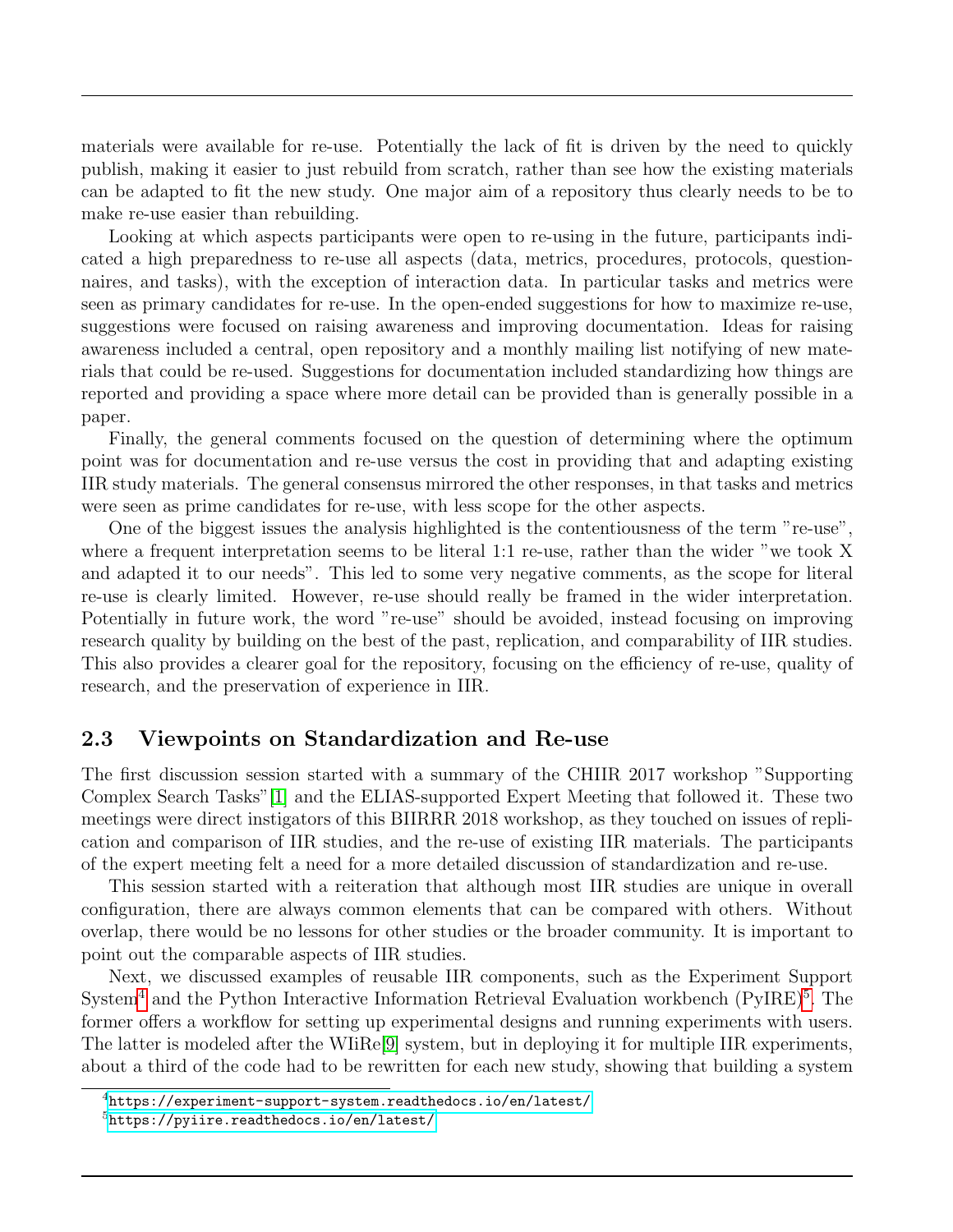generic enough for re-use is difficult. This led to the question of the extent to which software systems for user studies can be standardized. Clearly the challenge is to find a good balance between configuration and comparability.

The main part of the discussion focused on addressing a set of questions regarding the premise of the workshop, namely, to what extent are standardization and re-use possible and desirable.

What is the need for or potential value of a shared repository for IIR study design and evaluation? First and foremost, a repository is valuable in that it helps preservation of research for future consultation. Papers describing IIR studies an evaluation have page limits, so almost by necessity, have to leave out details that are required to properly asses and replicate a study. Another valuable contribution is towards efficiency. Even though rewriting one third of the code is a lot of effort, it still means two thirds of the work can be saved. Third, a shared repository contributes to cohesiveness, because it could increase comparability between studies. Re-use of existing components from earlier studies would ask for and allow a comparison with those earlier studies. Finally, a repository may increase the quality of research as exemplars can be pointed out and researchers new to IIR could more easily learn from and be guided by existing studies.

What is the need for or potential value of standards in IIR study design and evaluation? The most important aspect is comparability of studies. Although overall each study might be unique, comparability of aspects of studies is useful for sanity checking results and assessing how the findings fit in our broader knowledge and understanding of information behaviour and interaction. Second, standards lower the effort needed to replicate and validate previous studies. Finally, in line with the value of a repository, standards allow for quality control. For instance, a badge or voting system can be used to award studies for how well they adhere to standards.

What are the barriers to re-use and standardization of IIR studies and materials? A serious barrier is that there is currently no agreement on design aspects, task design or measures. Even if there are standards for these aspects, there will always be a need to adjust them to a specific scenario or research goal, which would then again challenge the upkeep of these standards. Standardization, proper documentation and preservation of IIR studies requires more effort for researchers. Without an effective motivation (a carrot and/or a stick), it may be difficult to move the community to put this extra effort.

Furthermore, the survey results show that there is a perception that "Every study is unique" and that therefore any efforts to develop standards and a shared repository are not worth it. Uptake of either will require convincing the community of their value.

What are ways of making components reusable and studies comparable? One way is to make materials available via a single repository. Another is to encourage researchers to share their materials via open data sharing platforms such as Dataverse<sup>[6](#page-5-0)</sup> or the Open Science Framework<sup>[7](#page-5-1)</sup>. Where components of a study are related to previous studies (e.g., different editions of the same interactive track), it would be useful to describe the differences between editions/versions, as well

<span id="page-5-0"></span> $6$ <https://dataverse.org/>

<span id="page-5-1"></span><sup>7</sup><https://osf.io/>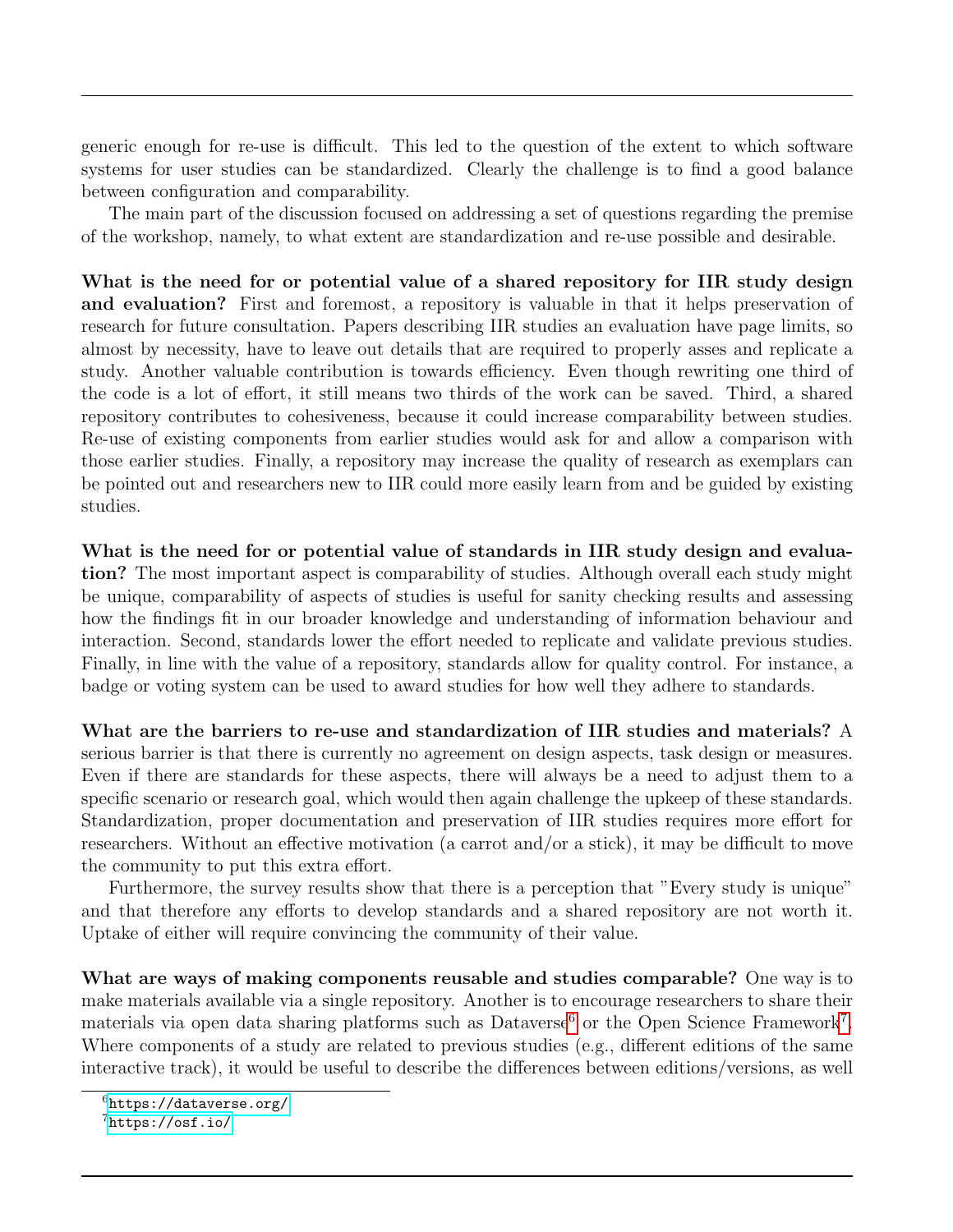as reasons for any changes with respect to these previous studies.

Which aspects are candidates for standardization and re-use? Search tasks are already reusable via RepAST. At the moment, it is not clear how often researchers have integrated any of the tasks made available via RepAST, as it is possible that some have used the repository without citing it. Other candidates are questionnaire components, such as questions about demographics, technology adoption, technology expertise/experience, domain knowledge and expertise and user engagement. Both the questions and the scales (answer options) could be re-used. For the latter, it is worth considering to offer standardized scales and documentation or guidelines on how to interpret them. The protocol or general experimental procedure can also be made reusable. Protocols often consist of several standard elements, such as intro, pre-study questionnaire, training task, pre-task questionnaires, task, post-task questionnaire, post-study questionnaire.

To help researchers adopt these standards and re-use components, the community should develop guidelines for documenting IIR studies and components, adapting study designs, making and (re-)using consent and permissions forms, and collecting and giving access to user data. Several such guidelines already exist, such as Diane Kelly's book on how to do IIR studies[\[6\]](#page-8-5) - Methods for Evaluating Interactive Information Retrieval Systems with Users, and guidelines and protocols from related fields such as cognitive psychology.

#### 2.4 Requirements for IIR Re-Use and an iRepository

In the second part of the workshop, participants were asked to brainstorm on the requirements for a possible iRepository either from the position of a dreamer, a realist or critic using the Disney brainstorming method<sup>[8](#page-6-0)</sup>. The three break-out groups reported back what their ideas were. From a dreamer point of view, an IIR repository would function as a one-stop solution providing support for researchers at each stage of an IIR study. Through a mostly automated workflow, content could be easily and standardized integrated as well as retrieved. The second breakout group (realists) was mainly concerned with infrastructural and contextual questions such as funding, sustainability, leadership, responsibility and motivational as well as acceptance aspects. Surprisingly, the group of critics did not come up with more critical points compared to realists argumentation. However, all groups shared the maintenance question as a fundamental success factor. Maintenance challenges have been experienced directly by many of the workshop participants who have held leadership roles in collaborative IR projects, which require substantial efforts over many years, and are often unfunded and/or lacking in organizational support.

Following from this discussion, the workshop participants agreed on five main fields of work to take this project forward:

• Identification of user groups and use cases (Establish value propositions and requirements). Participants agreed that especially students could benefit from a repository which points them to relevant researchers, studies and common approaches. Another potential user group would be researchers that change fields or want to plan interdisciplinary studies without or with little knowledge and experience in IIR.

<span id="page-6-0"></span><sup>8</sup><http://www.designorate.com/disneys-creative-strategy/>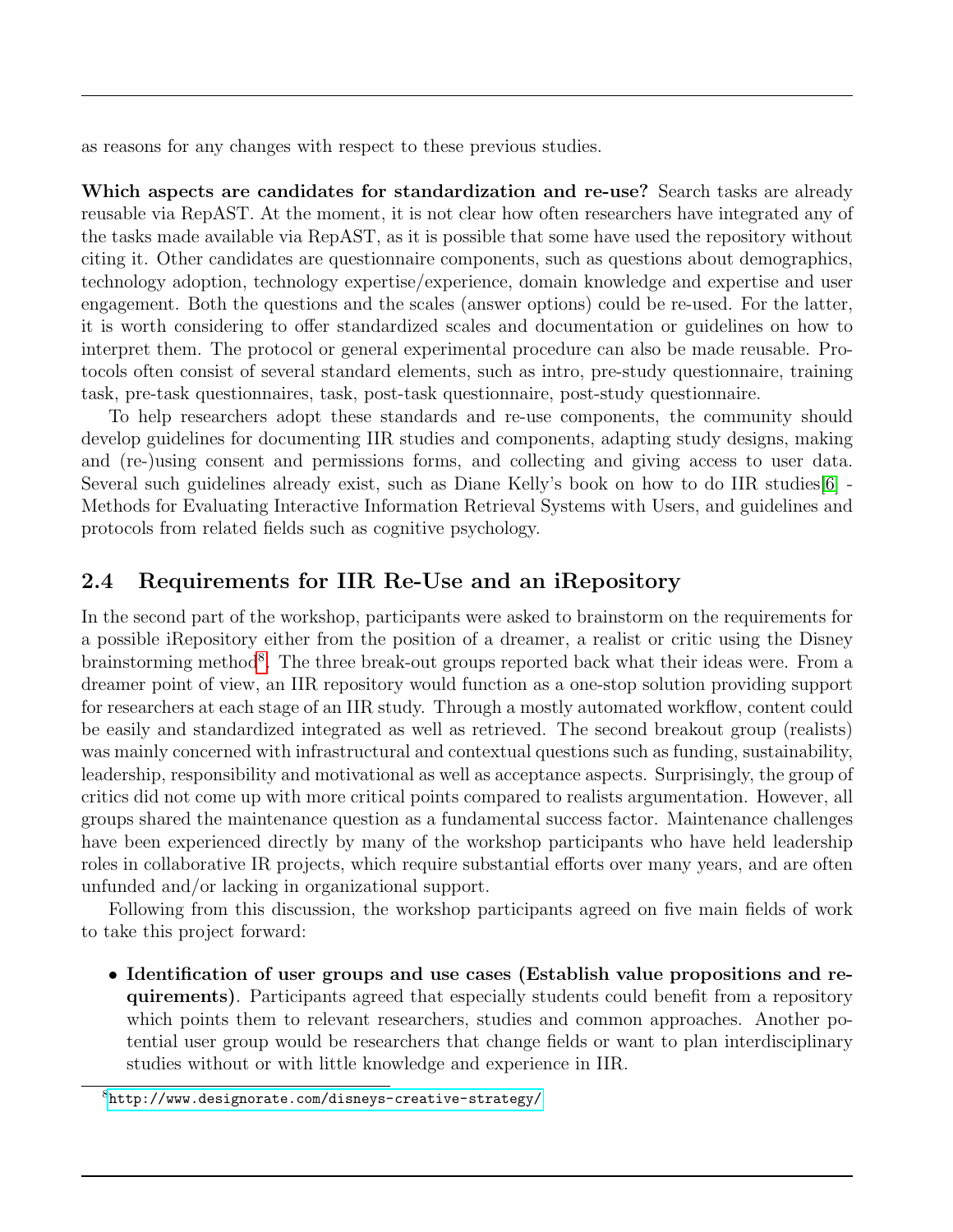- Infrastructure development (use of open source elements, re-use and adaptation of existing repository structures). Previous projects have shown that specific infrastructures are often not transparent to the wider community and code or data might disappear with the departure of single persons or groups. The usage of existing, open source and well documented structures saves resources and allows community driven developments.
- Movement & Infrastructure Maintenance (Institution independent, long-term oriented, senior researcher function). The proposed repository needs to be independent of institutional infrastructures or resources. Ideally the project is managed and maintained by a permanent team of researchers that ensures a stable support and development.
- Scale & Scope (Identify and prioritize study requirements and potential re-using elements). The survey results have shown that not all IIR study elements are equally relevant for sustainable usage. As part of this project we aim at identifying which aspects of IIR studies are considered most important, challenging or time-consuming and therefore might be candidates for re-use. Also, it needs to be determined which aspects could be used in future studies and which might be individually designed for a specific problem which is not readily reproducible.
- Collaboration, Promotion & Attribution (Interdisciplinary collaborations, promotion via conferences, funding options). The awareness and acceptance level of projects like RepAST or the proposed iRepository are crucial success factors. For most disciplines specific rules exist that define research standards. Since IIR studies are often designed and conducted by interdisciplinary teams, it needs to be assured that different domains are included in the planning and organization. At the same time an iRepository could contribute to an open research infrastructure providing the necessary incentives for data sharing. This can only be achieved in collaboration with stakeholders encouraging and demanding research data dissemination (in the context of publications).

## 3 Continuing Activities

Breaking down the barriers to re-use in the IIR field is not an activity that can be completed within a single-day workshop and this shapes the proposed workshop outcomes. The outcomes are thus centered around follow-on activities to move the community forward.

The overall goal of the workshop was to come up with a plan of concrete short and long-term action points. For the short term, regular meetings in conjunction with other conferences are planned in order to keep the discussion and development alive. A continuation of this workshop is planned via contributions to CHIIR 2019 either as a position paper, workshop or panel proposal, to include an analysis of previous IIR study documentation, identifying challenges and opportunities in more detail. At the same time, a first iRepository prototype will be designed to serve as a starting point and feedback module for further development. The iRepository will link to and build upon prior collaborative projects, including RepAST. The main driver for the iRepository design must be to minimise the overhead both for contributing to and also maintaining the iRepository. Keeping the overhead low is crucial, as researchers' time is already stretched and any high-overhead activities will almost guarantee that contributions will be minimal, in which case the repository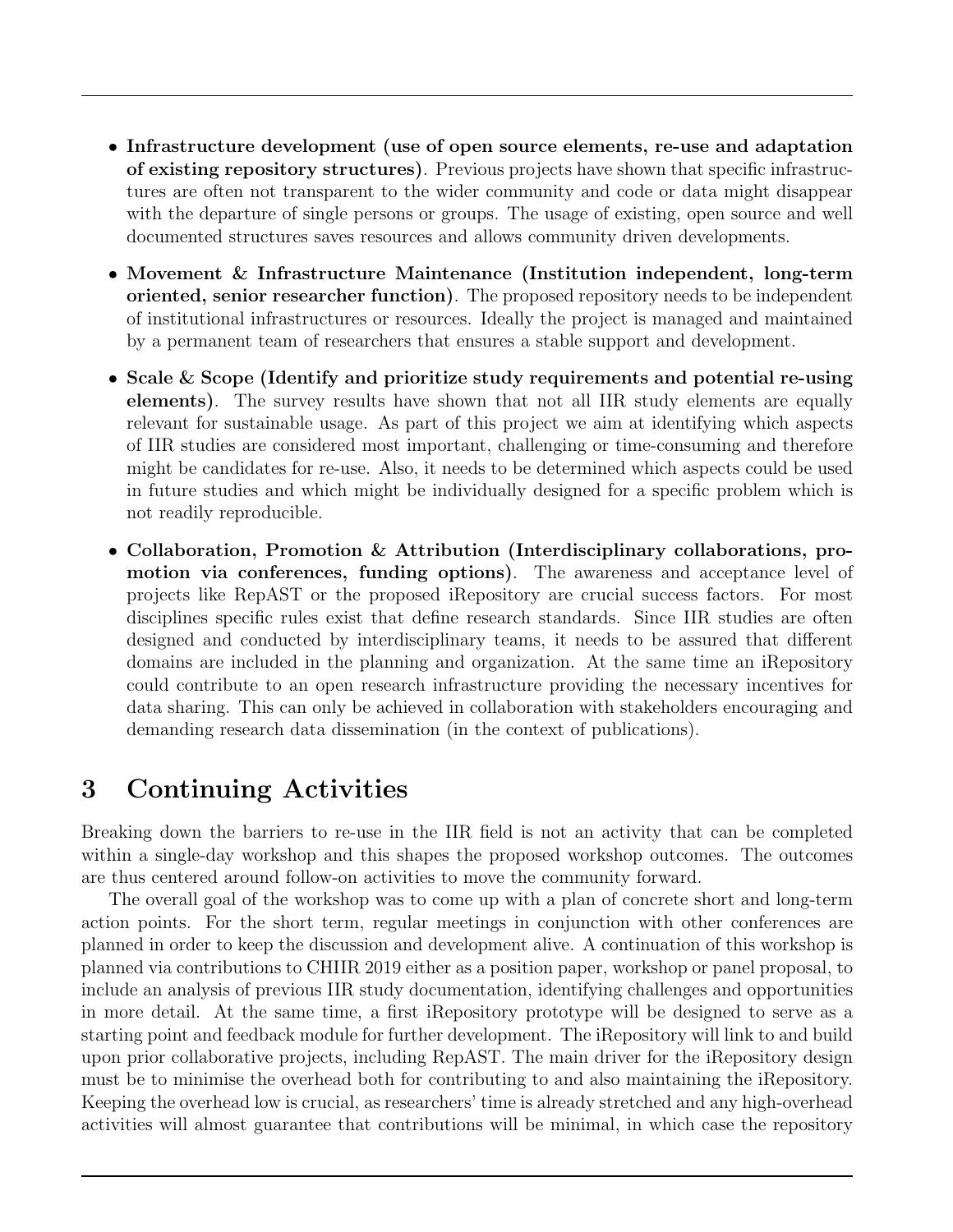fails. We plan to draw on ideas from successful open-source community infrastructure projects such as NPM<sup>[9](#page-8-6)</sup>, while at the same time re-using as much existing research data infrastructure, such as the Open Science Framework and its integration with the various Dataverse installations around the world. In this way, researchers can contribute their IIR data via Dataverse to remain in control of their own data, and the iRepository could functions as a lightweight shell that gives access specifically to IIR resources. Source code for the iRepository can be made available via GitHub, so that over time it remains easy for new maintainers to take over without risk of losing access to the data themselves.

For the long term, we envision bringing together interested researchers from various fields and backgrounds in a more extensive activity (e.g. a multi-day workshop or a hackathon) in order to enable conceptual and technological movement forward. At the same time, we will also need to work with institutional and research stakeholders on the associated policy issues encouraging the community to include shared standardization and documentation practices into their research workflow. The bottom-up approach of developing re-use and documentation guidelines as well as the development of an infrastructure will hopefully also prepare the breeding ground for a shift in research and scholarly publication practices.

### References

- <span id="page-8-4"></span>[1] Nicholas Belkin, Toine Bogers, Jaap Kamps, Diane Kelly, Marijn Koolen, and Emine Yilmaz. 2017. Second Workshop on Supporting Complex Search Tasks. In Proceedings of the 2017 Conference on Conference Human Information Interaction and Retrieval (CHIIR '17). ACM, New York, NY, USA, 433–435. DOI[:http://dx.doi.org/10.1145/3020165.3022163](http://dx.doi.org/10.1145/3020165.3022163)
- <span id="page-8-0"></span>[2] Toine Bogers, Maria Gäde, Luanne Freund, Mark Hall, Marijn Koolen, Vivien Petras, and Mette Skov. 2018. Workshop on Barriers to Interactive IR Resources Re-use. In Proceedings of the 2018 Conference on Human Information Interaction  $\mathcal B$  Retrieval (CHIIR '18). ACM, New York, NY, USA, 379–385. DOI[:http://dx.doi.org/10.1145/3176349.3176901](http://dx.doi.org/10.1145/3176349.3176901)
- <span id="page-8-1"></span>[3] Pia Borlund. 2016. Interactive Information Retrieval: An Evaluation Perspective. In CHIIR '16: Proceedings of the 2016 ACM on Conference on Human Information Interaction and Retrieval. ACM, New York, NY, USA, 151–151.
- <span id="page-8-3"></span>[4] Luanne Freund and Barbara M. Wildemuth. 2014. Documenting and studying the use of assigned search tasks: RepAST. Proceedings of the American Society for Information Science and Technology 51, 1 (2014), 1-4. DOI[:http://dx.doi.org/10.1002/meet.2014.](http://dx.doi.org/10.1002/meet.2014.14505101122) [14505101122](http://dx.doi.org/10.1002/meet.2014.14505101122)
- <span id="page-8-2"></span>[5] William R Hersh. 2002. TREC 2002 Interactive Track Report. In TREC. [https://trec.](https://trec.nist.gov/pubs/trec11/papers/INTERACTIVE.OHSU.pdf) [nist.gov/pubs/trec11/papers/INTERACTIVE.OHSU.pdf](https://trec.nist.gov/pubs/trec11/papers/INTERACTIVE.OHSU.pdf)
- <span id="page-8-5"></span>[6] Diane Kelly. 2009. Methods for Evaluating Interactive Information Retrieval Systems with Users. Foundations and Trends in Information Retrieval 3, 1–2 (2009), 1–224.

<span id="page-8-6"></span><sup>9</sup>https://www.npmjs.com